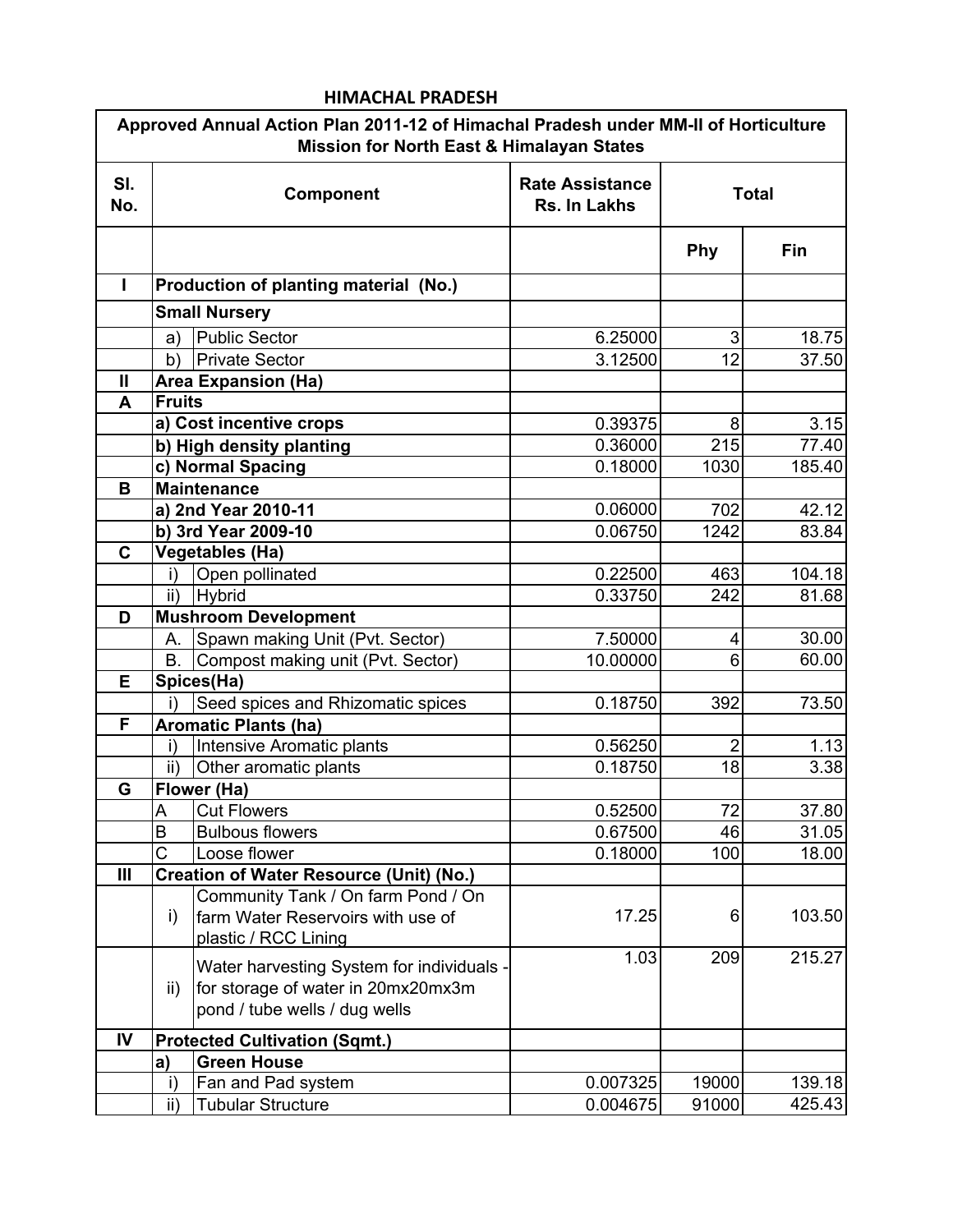| Approved Annual Action Plan 2011-12 of Himachal Pradesh under MM-II of Horticulture<br><b>Mission for North East &amp; Himalayan States</b> |                                           |                                                                                                 |                                                        |            |            |  |
|---------------------------------------------------------------------------------------------------------------------------------------------|-------------------------------------------|-------------------------------------------------------------------------------------------------|--------------------------------------------------------|------------|------------|--|
| SI.<br>No.                                                                                                                                  | Component                                 |                                                                                                 | <b>Rate Assistance</b><br><b>Total</b><br>Rs. In Lakhs |            |            |  |
|                                                                                                                                             |                                           |                                                                                                 |                                                        | <b>Phy</b> | <b>Fin</b> |  |
|                                                                                                                                             | iii)                                      | <b>Bamboo Structure</b>                                                                         | 0.001875                                               | 2000       | 3.75       |  |
|                                                                                                                                             | b)                                        | <b>Shade net House</b>                                                                          |                                                        |            |            |  |
|                                                                                                                                             |                                           | i) Tubular Structure                                                                            | 0.0030                                                 | 15800      | 47.40      |  |
|                                                                                                                                             |                                           | ii) Wooden structure                                                                            | 0.00205                                                | 5000       | 10.25      |  |
|                                                                                                                                             |                                           | iii) Bamboo Structure                                                                           | 0.0015                                                 | 4000       | 6.00       |  |
|                                                                                                                                             | c)                                        | <b>Plastic Tunnels</b>                                                                          | 0.00015                                                | 3500       | 0.5250     |  |
|                                                                                                                                             | d)                                        | <b>Anti Hail Net</b>                                                                            | 0.00010                                                | 750000     | 75.00      |  |
|                                                                                                                                             | f)                                        | <b>Cost Planting material of High Value</b><br><b>Vegetables grown in Poly House</b><br>(Sqmt.) | 0.000525                                               | 139500     | 73.24      |  |
|                                                                                                                                             | g)                                        | <b>Cost Planting material of High Value</b><br>flowers grown in Poly House (Sqmt.)              | 0.0025                                                 | 99450      | 248.625    |  |
| $\mathbf{V}$                                                                                                                                |                                           | Promotion of INM/IPM (Ha)                                                                       | 0.0100                                                 | 500        | 5.00       |  |
| V <sub>l</sub>                                                                                                                              |                                           | <b>Organic Farming (Nos)</b>                                                                    |                                                        |            |            |  |
|                                                                                                                                             | i)                                        | Adoption of Organic Farming 1 <sup>st</sup> year<br>(ha)                                        | 0.0400                                                 | 500        | 20.00      |  |
|                                                                                                                                             | ii)                                       | Adoption of Organic Farming 2 <sup>nd</sup> year<br>(ha)                                        | 0.0300                                                 | 240        | 7.20       |  |
|                                                                                                                                             | iii)                                      | Vermicompost unit                                                                               | 0.3000                                                 | 1250       | 375.00     |  |
|                                                                                                                                             | iv)                                       | <b>HDPE Vermi Bed</b>                                                                           | 0.0500                                                 | 200        | 10.00      |  |
| VI                                                                                                                                          | (Nos)                                     | <b>Pollination support through Bee Keeping</b>                                                  |                                                        |            |            |  |
|                                                                                                                                             | i)                                        | Bee colonies                                                                                    | 0.0070                                                 | 2705       | 18.94      |  |
|                                                                                                                                             | II)                                       | <b>Bee hives</b>                                                                                | 0.0080                                                 | 2540       | 20.32      |  |
|                                                                                                                                             | iii)                                      | Equipments including Honey Extractor,<br>Food grade Container, Net etc.                         | 0.0700                                                 | 112        | 7.84       |  |
| VII                                                                                                                                         | <b>Mechanization of Horticulture (No)</b> |                                                                                                 |                                                        |            |            |  |
|                                                                                                                                             | i)                                        | Power operated machines/Tools<br>including Power Saw and plant<br>protection equipments         | 0.1750                                                 | 1267       | 221.73     |  |
|                                                                                                                                             | ii)                                       | Power machines (upto 20 BHP) with<br>Rotavator / Equipments                                     | 0.60                                                   | 189        | 113.40     |  |
| VIII                                                                                                                                        |                                           | Human resource development<br>(HRD)Training of Farmers including<br>women (No)                  |                                                        |            |            |  |
|                                                                                                                                             | i)                                        | Within the District                                                                             | 0.004                                                  | 6000       | 24.00      |  |
|                                                                                                                                             | ii)                                       | <b>Within the State</b>                                                                         | 0.007                                                  | 14000      | 98.00      |  |
|                                                                                                                                             | iii)                                      | <b>Outside State</b>                                                                            | 0.010                                                  | 7000       | 70.00      |  |